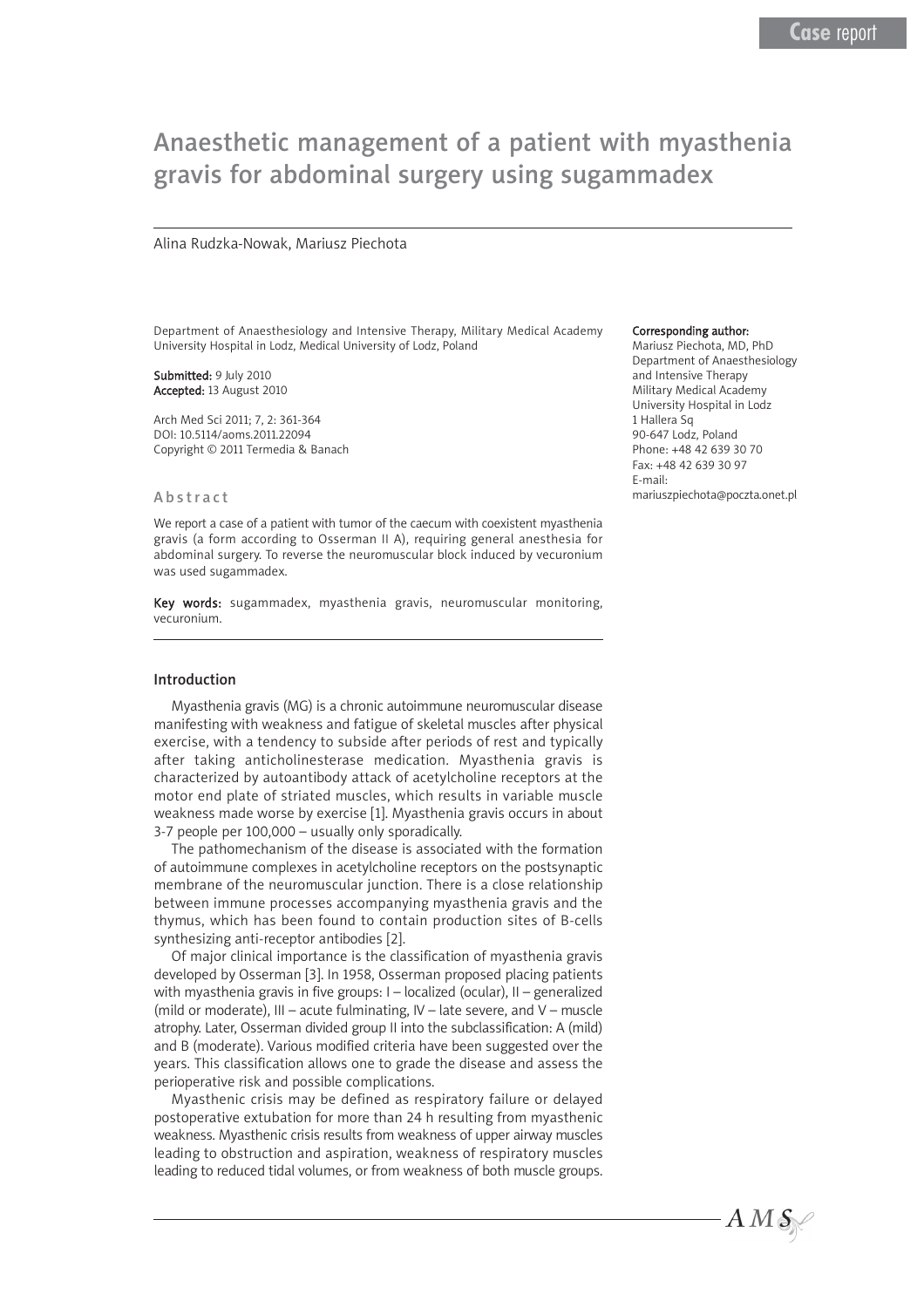Over the last four decades, the prognosis for myasthenic crisis has dramatically improved from a mortality rate of 75% to the current rate of less than 5%. Common precipitating factors for myasthenic crisis include respiratory infections, aspiration, sepsis, surgical procedures, rapid tapering of immune modulation, beginning treatment with corticosteroids, exposure to drugs that may increase myasthenic weakness, and pregnancy [4].

Surgery and anaesthesia in myasthenic gravis patients are associated with an increased risk of death and severe complications. The risk is mainly related to a markedly higher sensitivity to muscle relaxants observed in this group of patients, even in periods of complete remission [5]. Myasthenia patients often require prolonged ventilation in the ICU setting [3, 6, 7]. A significant, though less common, perioperative risk in myasthenic patients is cholinergic crisis.

The most proper approach during anaesthesia in patients with myasthenia gravis is to apply deep inhalational anaesthesia without muscle relaxing agents. However, in abdominal and colorectal surgery sometimes it is necessary to use muscle relaxants in order to improve operating conditions – to have better access to the operational field.

The safety of using muscle relaxing agents in patients with myasthenia gravis undergoing major surgical procedures has so far been assessed as insufficient. Consequently, many anaesthesiologists routinely decided against using muscle relaxants in such clinical cases. The situation may change with sugammadex, a novel agent recently introduced into clinical practice. Sugammadex (ORG 25969) is a modified γ-cyclodextrin [8-11] (su refers to sugar and gammadex refers to the structural molecule γ-cyclodextrin). Unterbuchner *et al.* report the successful use of the modified cyclodextrin sugammadex in a myasthenic patient to reverse a vecuronium-induced deep level of neuromuscular block [12].

# Case report

An 85-year-old white male patient was scheduled for right-sided hemicolectomy due to

caecal tumour. At the time of admission to the Department of General and Colorectal Surgery, the patient had no complaints.

The patient had been treated for myasthenia gravis (Osserman stage IIa) since 2004. He had a number of operations previously: appendectomy (1940), left inguinal hernioplasty (1995), right inguinal hernioplasty (2003) (reoperation in 2005 due to wound dehiscence). He received the following medications: Mestinon (Pyridostigmini bromidum) (3 × 1 tabl), Metazydyna (Trimetazidini dihydrochloridum), Vicebrol (Vinpocetinum), Zoxon (Doxazosini mesilas), Penestan (Finasteridum). The patient was in the optimum condition for surgery, with no absolute neurological contraindications to the operation and no abnormalities identified in laboratory tests.

The patient was scheduled for surgery under general endotracheal anaesthesia (ASA class III). The patient received no premedication due to existing contraindications to benzodiazepines. Induction of general anaesthesia was obtained with propofol at 2 mg/kg. The patient was intubated with spontaneous respiration. Intubation was uncomplicated. Immediately after the intubation, remifentanil was given in a continuous intravenous infusion of 50-150 μg/h. General inhalation endotracheal anaesthesia was performed according to procedures in place, using sevoflurane in an air/oxygen mixture with low gas flow. During anaesthesia, the patient's mechanical ventilation parameters were adjusted on the basis of standard anaesthesiological evaluation. Doses of anaesthetic agents were modified according to the clinical assessment of the depth of anaesthesia. Neuromuscular transmission was blocked with vecuronium administered at fractional doses of 1 mg until the required degree of relaxation (with nerve stimulation monitoring performed by the Datex-Ohmeda, mode TOF). Maintenance doses of 1 mg (0.015 mg/kg body weight) were administered every 50 min. Overall, 5 mg of vecuronium was administered during the 3-hour surgery. The management described above resulted in excellent circulatory stabilization (Table I).

Table I. Data of cardiovascular parameters during anaesthesia

| Parameters              | Heart rate [beats/min]  | Non-invasive blood pressure [mmHg] |
|-------------------------|-------------------------|------------------------------------|
| Induction               | 96                      | 136/80                             |
| Start of the operation  | 90                      | 110/58                             |
| Every 15 min during 3 h | 88; 86; 80; 75; 76; 78; | 110/60; 112/59; 110/60; 100/58;    |
| of the operation        | 76; 72; 70; 70; 72      | 100/60; 100/60; 102/62; 100/62;    |
|                         |                         | 110/58; 112/62; 112/60             |
| End of the operation    | 72                      | 112/68                             |
| Extubation              | 72                      | 120/80                             |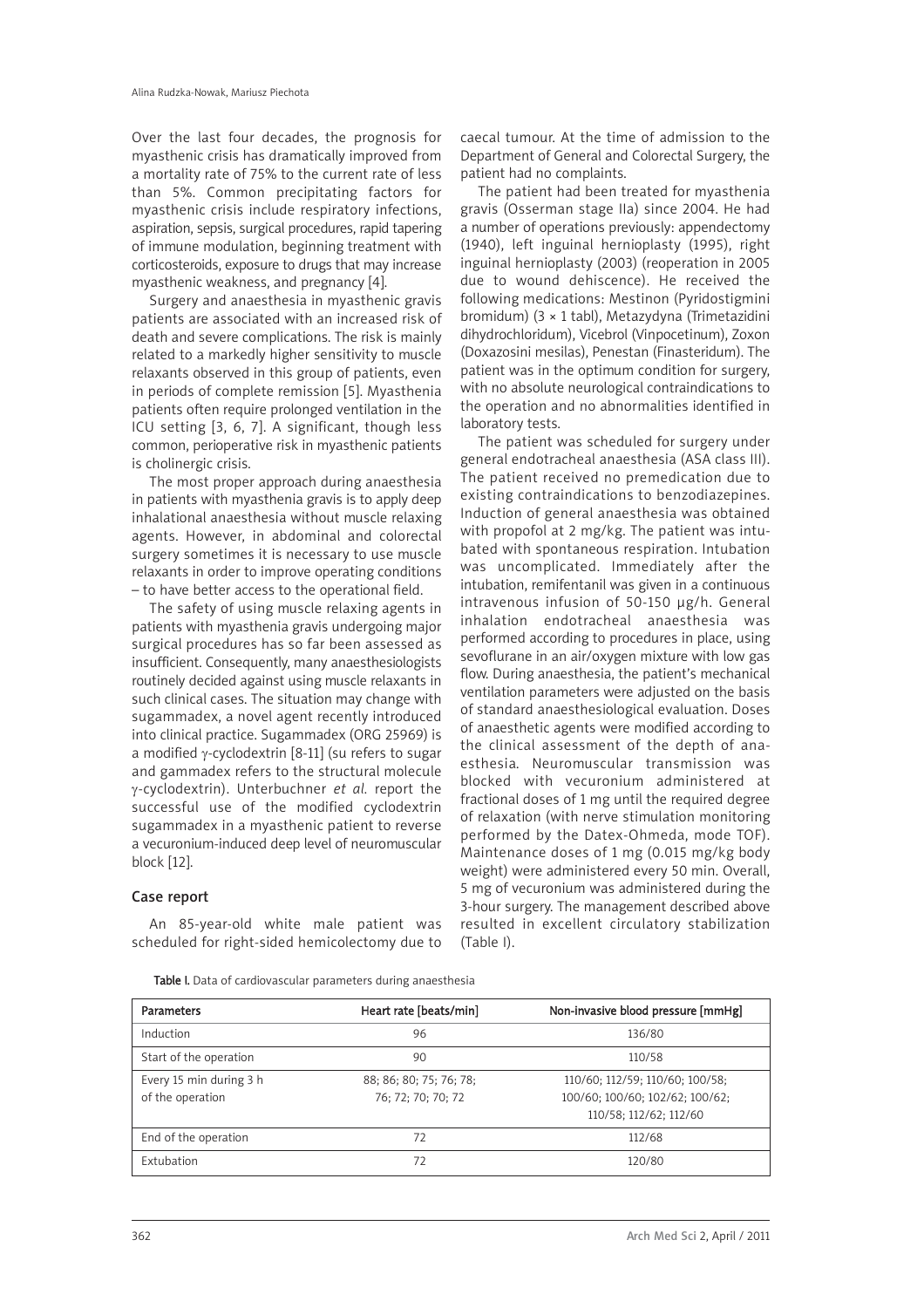The patient underwent right-sided hemicolectomy due to a caecal tumour with a diameter of approx. 8 mm infiltrating the mesentery.

Emergence from anaesthesia was initiated at the time of placement of the final skin suture. Sugammadex (Bridion) in a 3 mg/kg bolus was administered to reverse the neuromuscular block. Neuromuscular block reversal was monitored by the Datex-Ohmeda monitor simulation and clinical signs. Five min after Bridion administration, the patient regained efficient pulmonary respiration and full logical contact was re-established. The patient was extubated 6 min after Bridion administration.

Upon emergence from anaesthesia and extubation, the patient was transferred to the recovery room of the Anaesthesia and Intensive Care Department. Full verbal contact and recovery of consciousness with the patient was maintained at the time of transfer to the recovery room. The patient's respiratory function and circulatory status were uncompromised. Postoperative analgesia was provided with remifentanil administered in a continuous infusion. The patient stayed in the recovery room of the Anaesthesia and Intensive Care Department for 20 h before being transferred to the Department of General and Colorectal Surgery. During 6 days postoperative stay in the Department of General and Colorectal Surgery, the patient received 100 mg of Ketoprofenum intravenously three times per day. The patient was discharged on the 7<sup>th</sup> postoperative day.

# Discussion

Myasthenia gravis patients, particularly those undergoing major surgery and/or suffering from concomitant disorders, require special individual management in preparation for surgery [5], appropriate selection and administration of anaesthesia, and close monitoring postoperatively [13]. This also applies to other groups of patients with nervous system disorders including myopathies and other muscular diseases [14, 15].

Sensitivity to non-depolarizing neuromuscular blocking drugs is known to vary greatly between myasthenic patients. Several studies using a cumulative technique have shown the ED95 for vecuronium to range from 6 μg/kg to 44 μg/kg. Ocular myasthenic patients were less sensitive to vecuronium than generalized myasthenic patients. During general anaesthesia, neuromuscular monitoring is essential to avoid problems of prolonged neuromuscular block in myasthenic patients. Vecuronium is a muscle relaxing agent usually applied during the surgery in our hospital.

Epidural anaesthesia is less controllable in cases of intraoperative haemorrhage. Epidural anaesthesia causes sympathetic blockade with blood vessel dilation and venous stasis; thus hypovolaemia as a result of a haemorrhage is more difficult to compensate than general endotracheal anaesthesia, especially in elderly patients.

The best way of preparing a patient for a surgical procedure is to recognize and understand both the underlying medical condition and coexisting diseases. Proper awareness of these makes it possible to arrange individual pre-, peri- and postoperative management. The procedure was followed in the case reported here. Each stage of perioperative care was thoroughly analysed and planned.

Currently used neuromuscular transmission blockers are considered safe, with the recovery of normal muscle function occurring after a period specific to each drug. Acetylcholinesterase inhibitors are used to accelerate the recovery of normal neuromuscular transmission following administration of non-depolarizing neuromuscular blockers. The time of administration of these agents is of major importance, since administered prematurely, they can paradoxically result in neuromuscular block reversal. As many as 60% of patients undergoing surgery under general anaesthesia are believed to be likely to experience problems with residual activity of skeletal muscle relaxants (PORC – postoperative residual curarization) [16-18]. The launch of sugammadex, an agent reversing neuromuscular block induced by steroid muscle relaxants, holds out hope to steadily reduce the incidence of PORC [19]. Unquestionable benefits of the drug include: rapid neuromuscular block reversal regardless of its depth [20-22], documented drug safety and tolerance [23- 25], and – above all – an innovative mechanism of action [25]. All the beneficial qualities of sugammadex offer the possibility for using the drug in patients who are expected to have problems with proper ventilation and gas exchange.

In the case described here, sugammadex made it possible to perform a safe general anaesthesia procedure with skeletal muscle relaxants without prolonging mechanical ventilation. The medical literature contains isolated reports on the use of sugammadex (with success) in patients with myasthenia and other muscular dystrophies [12].

The authors of this report believe that sugammadex as an agent used for muscle relaxation in delivering anaesthesia to MG patients during abdominal surgery could one day be recognized as the gold standard. Sugammadex, used in combination with objective neuromuscular monitoring, can be applied to reverse vecuroniuminduced neuromuscular blockade in patients with myasthenia gravis.

## Acknowledgments

Department/institution to which the work is attributed: Department of Anaesthesiology and